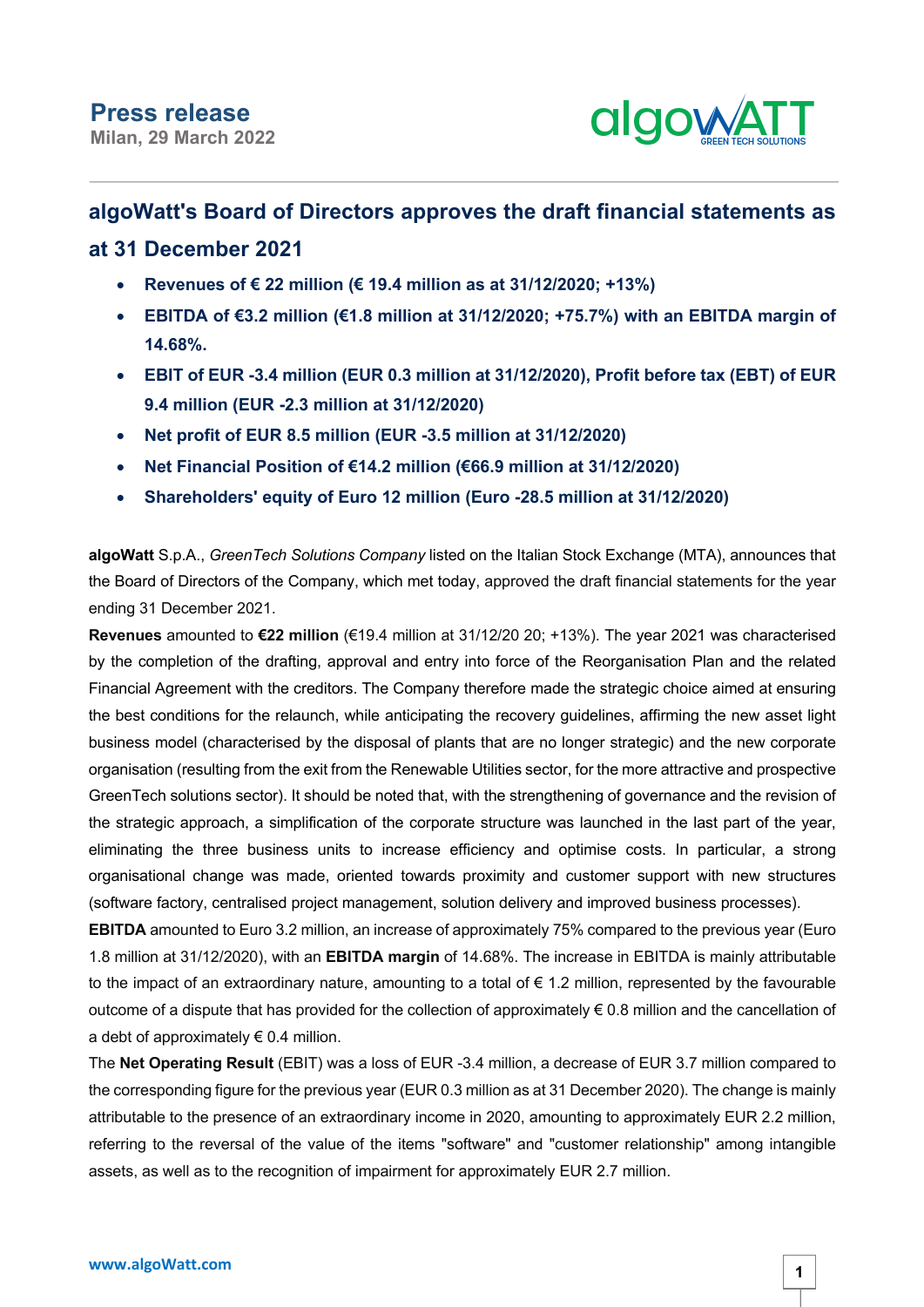**Milan, 29 March 2022**



**Profit before tax (EBT)** amounted to €9.4 million (€2.3 million at 31/12/2020), mainly due to the recognition of financial income of approximately €14.1 million related to the Restructuring Agreement with banks and bondholders.

The **Net result of** €8.5 million, compared to -€3.5 million at 31/12/2020, a significant improvement on the previous year due to the effects described above, also includes the loss of €0.7 million from assets held for sale or disposal.

The **Net Financial Position** amounted to €14.2 million (€66.9 million at 31 December 2020), with debt divided into short-term portion of €2 million and long-term portion of €12.2 million. The reduction in total net financial debt at December 31, 2021 compared to the corresponding figure at December 31, 2020 is mainly due to the effects of the new financial agreement signed by the Company and its parent company Italeaf on June 22, 2021, which became fully effective on July 30, 2021, once all the conditions precedent had been met. In particular, these effects, totalling approximately €53.5 million, relate to:

- for € 12.8 million to the assumption of the "Guaranteed Exposures" by the parent company "Italeaf S.p.A."; - for €29.7 million to the benefit arising from the conversion of part of the financial debt into PFS (Participating Financial Instruments), of which €25 million related to the conversion of the bond and approximately €4.7 million to the conversion of certain bank exposures.

- for €11 million following the payments made in December 2021 to creditors (banks and bondholders) for approximately €6 million, with the liquidity deriving from the disposal of industrial assets as provided for in the aforementioned financial agreement, and the consequent recognition of a write-off of approximately €5 million. **Shareholders' equity** amounted to approximately EUR 12 million (EUR -28.5 million as at 31/12/2020), with an increase compared to the previous year of EUR 40,589 thousand, mainly due to the effects of the restructuring agreement.

In particular, the restructuring agreement resulted in the following effects on the Company's balance sheet:

- a benefit related to the conversion of part of the financial debt, amounting to € 29.7 million, into PFS (Participating Financial Instruments), of which € 25 million related to the conversion of the bond and approximately  $\epsilon$  4.7 million to the conversion of certain bank exposures; from the point of view of the balance sheet, it should be noted that the reduction in financial debt of € 29.7 million, corresponding to the nominal value of the PFS, was recognised in a specific equity reserve up to the relative Fair Value of  $\epsilon$  21.5 million. The portion exceeding the Fair Value, equal to €8.2 million, was recognised in the income statement under financial income. The Fair Value of the FFS at the issue date was determined on the basis of the report of an independent expert appointed for this purpose.

- a positive impact of more than €12.8 million related to the assumption of guaranteed exposures by the parent company Italeaf, net of the recognition of a subrogation debt of €2.4 million.

Shareholders' equity also takes into account treasury shares held in portfolio, which amount to 1,012,998 (2.15% of the share capital).

#### **ALGOWATT GROUP CONSOLIDATED RESULTS AT 31 DECEMBER 2021**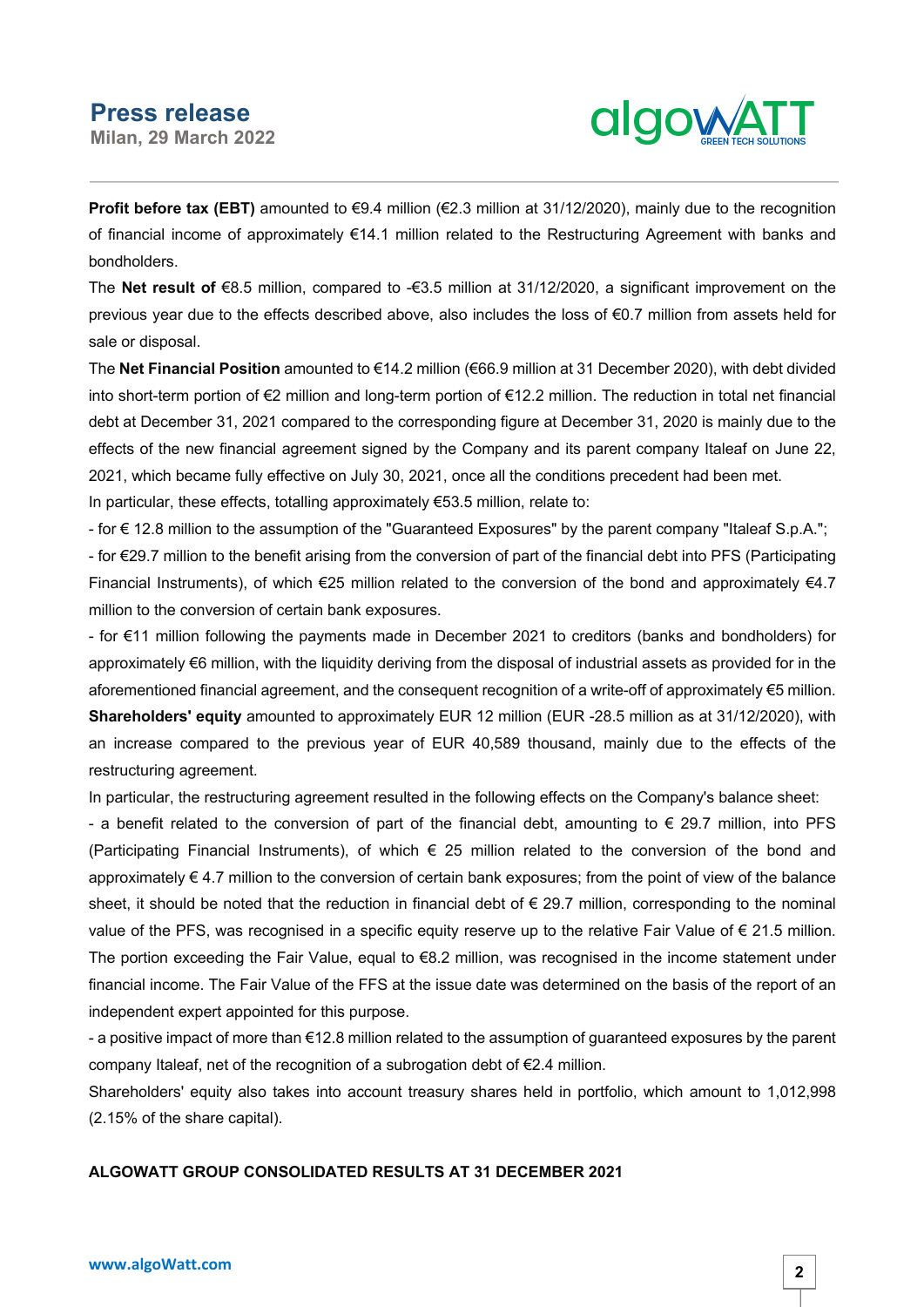**Milan, 29 March 2022**



Net revenue amounted to €23 million (€19.2 million as at 31 December 2020). EBITDA amounted to €3.3 million (€0.8 million as at 31 December 2020). Net profit amounted to €6.6 million (€6 million as at 31 December 2020).

#### **Business outlook**

The expected performance of the reference markets, as well as the group's economic and financial targets for the 2022-24 Plan horizon, are described in the specific press release also published today: "algoWatt: The algoWatt Board of Directors approves the 2022-2024 business plan "Leading the clean energy transition", to which reference should be made for further details.

It should be noted, however, that the Company's offer is in line with the most important *mega trends* in the energy value chain: the digitalisation of production, transmission and distribution, the affirmation of the distributed energy model driven by the migration towards renewables, the focus on energy efficiency and the sustainable use of resources, the smart *city and smart and sustainable mobility.*

The New Business Plan is based on analytically reasoned development hypotheses for each of the 6 strategic growth levers that make up additional elements with respect to algoWatt's business as usual and to which is added the transversal contribution of the financed research activity.

The growth outlook is, in any case, subject to multiple, predominantly downside risks. In the short term, the uncertainty surrounding the outlook is related to health conditions and supply-side tensions, which may prove to be more persistent than expected and show a higher degree of transmission to the real economy. Added to this context of permanent difficulties are the tensions related to the war in Ukraine, with the framework of sanctions and increases in commodity prices that will inevitably be reflected in the economy. Imports of natural gas from Russia will be most affected, and for Italy this will create a triple economic damage: for electricity generation, for heating homes and on the production front for energy-intensive businesses. Furthermore, the risk of climate change continues to show signs of increasing, particularly in the Asian and Sub-Saharan African regions. Therefore, with the crisis continuing to make itself felt in low-tech sectors, which are characterised by business models that COVID-19 has helped to render obsolete even faster, algoWatt is confident in the possibility of grafting its activity onto the strand of strategic strengthening of the country's energy efficiency. This key has proved fundamental in meeting the needs of a country like Italy, which is poor in raw materials but has extremely qualified research in the field of technological innovation, with policies designed to encourage public and private investment in new technologies, and with liquidity that has already been injected by governments and will be injected in the coming months through the PNRR.

### **ADDITIONAL INFORMATION REQUIRED BY CONSOB PURSUANT TO ARTICLE 114 OF LEGISLATIVE DECREE NO. 58/98 (TUF)**

**Any failure to comply with** *covenants***,** *negative pledges* **and any other clause of the Group's indebtedness involving limits on the use of financial resources, with an indication at the updated date of the degree of compliance with such clauses**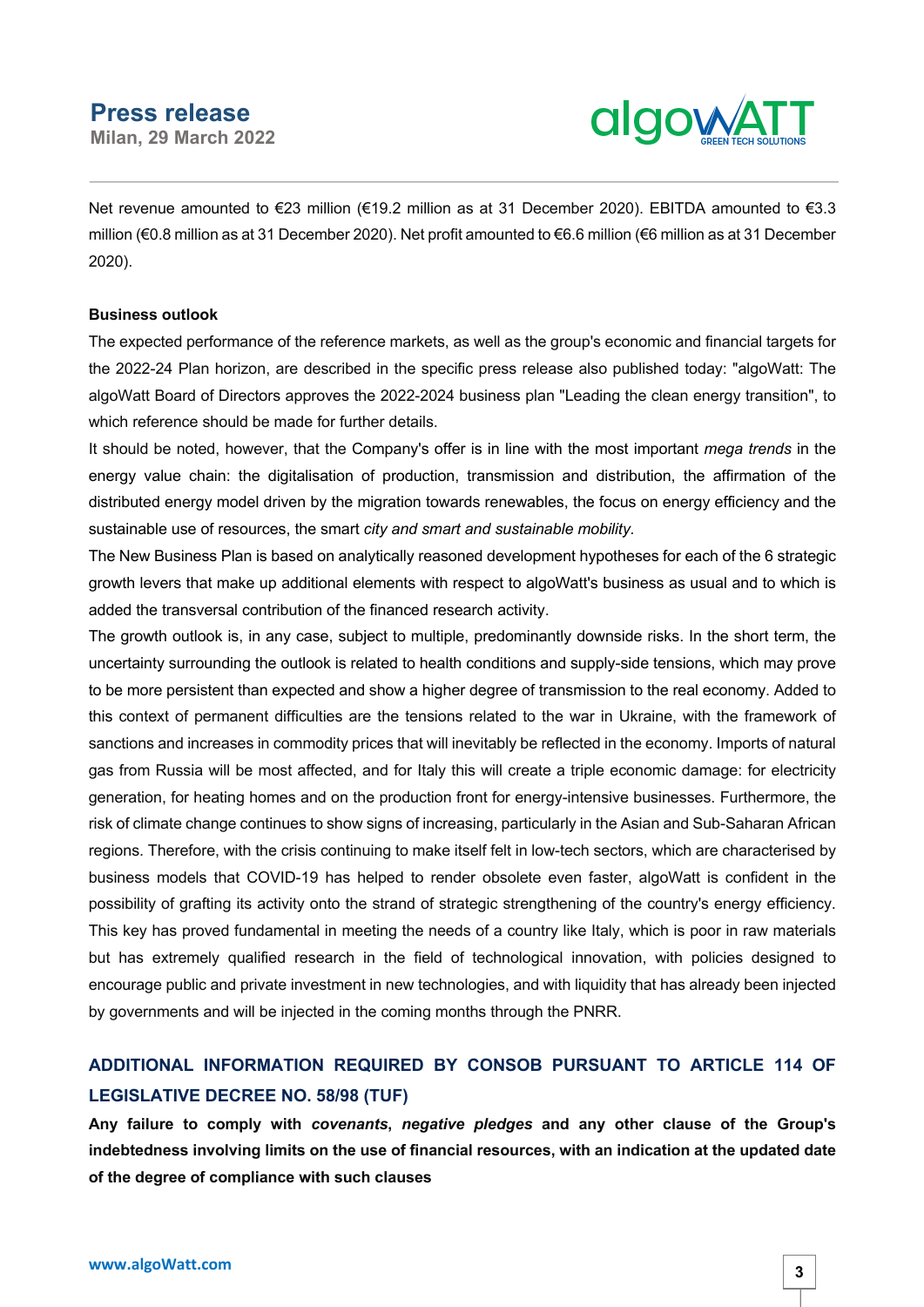**Milan, 29 March 2022**



on 7 December 2021, following the closing for the sale of the shares representing the entire share capital of three agricultural companies, AlgoWatt announced that it had achieved the covenant relating to the 2021 Financial Parameter, with the completion of disposals for a countervalue of at least €9 million, as envisaged by the financial manoeuvre related to the Reorganisation Plan.

### **The status of implementation of any industrial and financial plans of the AlgoWatt Group, highlighting the deviations of the actual data from the forecast ones**

Please refer to the press release "algoWatt's Board of Directors approves the 2022-2024 business plan "Leading the clean energy transition", which was circulated today at the same time as this document.

#### **Other resolutions of the Board of Directors**

Subsequently, the Board of Directors examined and approved the Report on Corporate Governance and Ownership Structure for the year 2021, the Annual Report of the Director in charge of the internal control and risk management system, the Report of the Control and Risk Committee, the Report of the Internal Audit function, and the Report on the remuneration of Directors and Managers with strategic responsibilities, pursuant to Article 123-ter of Legislative Decree 58/98, which will be submitted to the Shareholders' Meeting for approval.

#### **Convening of the algoWatt Shareholders' Meeting**

Finally, the algoWatt Board of Directors approved the convening of the algoWatt shareholders' meeting for 30 April 2022, with the following agenda:

1) Financial statements as at 31 December 2021, consolidated financial statements as at 31 December 2021, Reports of the Board of Directors, the Board of Statutory Auditors and the Independent Auditors. Related and consequent resolutions.

2) Report on the remuneration policy and remuneration paid in 2021 prepared pursuant to Article 123-ter of Legislative Decree 58/1998: 2.1) Approval of the First Section of the Remuneration Report prepared (binding resolution); 2.2) Approval of the Second Section: Report on remuneration paid in 2021 (non-binding resolution). Related and consequent resolutions.

3) Appointment of Directors, after determining their number, term of office and remuneration; appointment of the Chairman of the Board of Directors.

4) Appointment of the Statutory Auditors and the Chairman of the Board of Statutory Auditors and determination of the remuneration due to the Statutory Auditors and the Chairman of the Board of Statutory Auditors.

5) Authorisation to dispose of treasury shares. Related and consequent resolutions*.*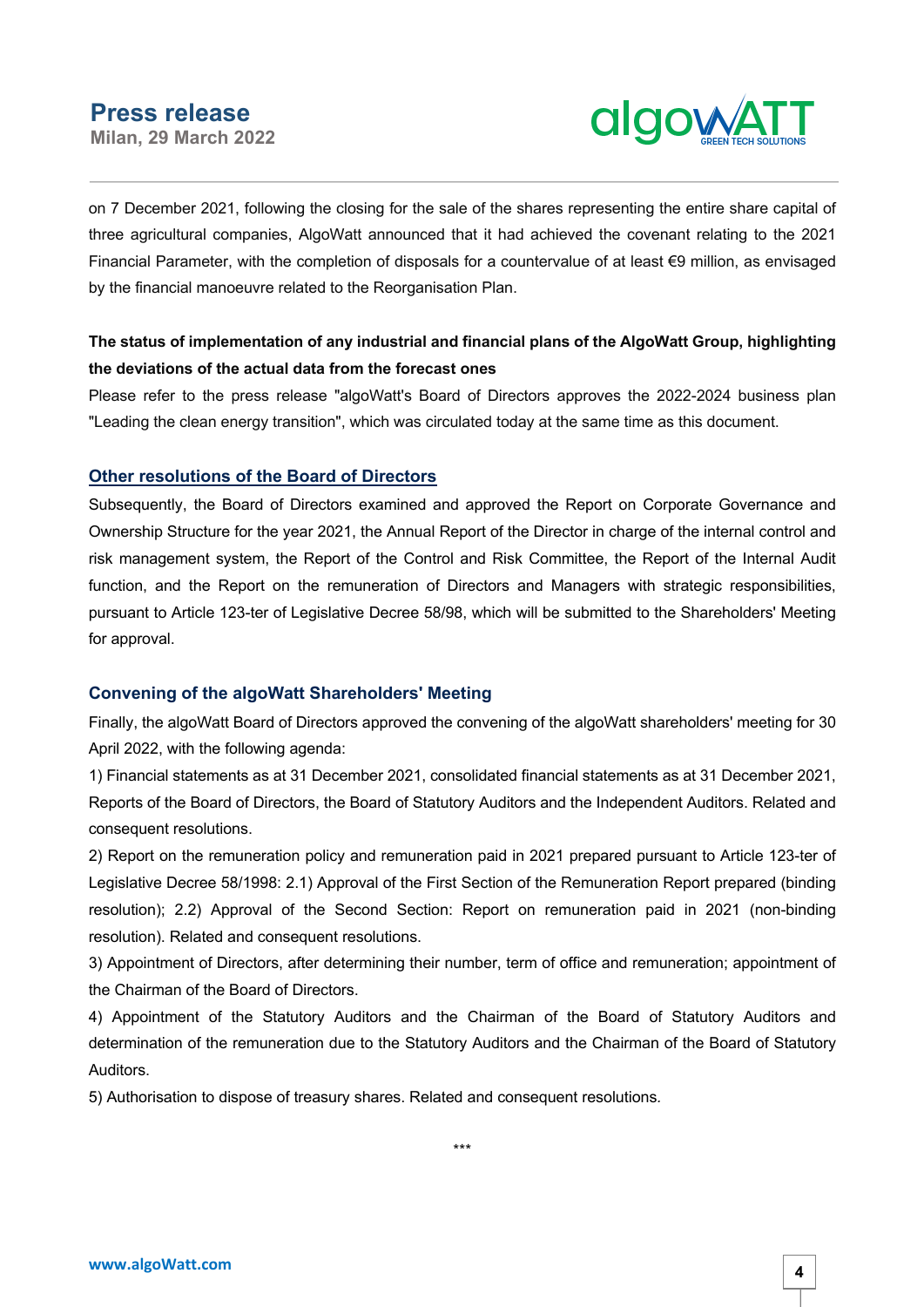**Milan, 29 March 2022**



*The Manager responsible for preparing the company's financial reports, Mr Filippo Calisti, declares, pursuant to paragraph 2 of Article 154-bis of the Consolidated Law on Finance, that the accounting information contained in this press release corresponds to the document results, books and accounting records.*

#### **Filing of documents**

We inform you that the draft financial statements of algoWatt S.p.A. as at 31/12/2021, approved by the Board of Directors of algoWatt S.p.A. today, will be made available to the public, together with the report of the independent auditors, in the manner required by current regulations.

*This press release is also available on the Company's website www.algowatt.com.*

**algoWatt (ALW),** *GreenTech solutions company,* designs, develops and integrates solutions for the management of energy and natural resources in a sustainable and socially responsible way. The company provides management and control systems that integrate devices, networks, software and services with a clear sectoral focus: digital energy and utilities, smart cities & enterprises and green mobility. algoWatt was born from the merger of TerniEnergia, a leading company in the renewable energy and environmental industry, and Softeco, an ICT solutions provider with over 40 years of experience for customers operating in the energy, industry and transport sectors. The company, with over 200 employees in 7 locations in Italy and investments in research and innovation amounting to over 12% of its turnover, operates with an efficient corporate organisation, focused on its reference markets: Green Energy Utility: renewable energies, digital energy, smart grids; Green Enterprise&City: IoT, data analysis, energy efficiency, building and process automation; Green Mobility: electric, in sharing and on demand. Different markets, one focus: sustainability. algoWatt is listed on the Euronext Milan market of Borsa Italiana S.p.A..

#### **For information:**

**Investor Relations Press Office algoWatt SpA algoWatt SpA** Filippo Calisti (CFO) Federico Zacaglioni Tel. +39 0744 7581 Tel. +39 0744 7581 filippo.calisti@algoWatt.com

federico.zacaglioni@algoWatt.com

#### **The following summary tables are attached:**

- Reclassified Separate Balance Sheet of algoWatt S.p.A. as at 31/12/2021
- Reclassified Separate Income Statement of algoWatt S.p.A. as at 31/12/2021
- Separate Net Financial Position of algoWatt S.p.A. as at 31/12/2021
- Reclassified Consolidated Balance Sheet of algoWatt Group as at 31/12/2021
- Reclassified consolidated income statement of the algoWatt Group as at 31/12/2021
- Consolidated Net Financial Position of the algoWatt Group as at 31/12/2021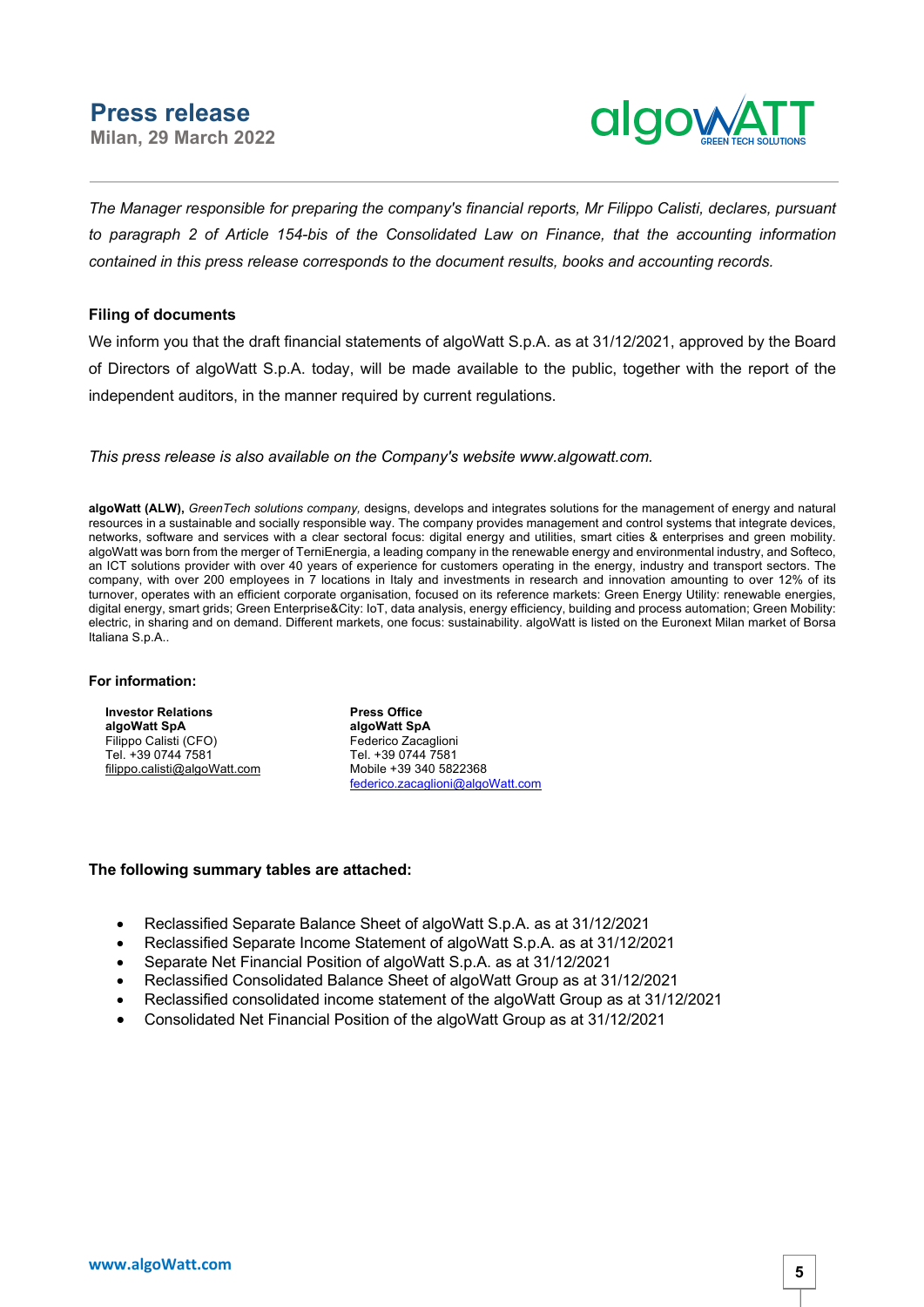**Milan, 29 March 2022**



### **Reclassified Balance Sheet as at December 31st, 2021**

|                                                    | As at December, 31 | As at December, 31 | Change         | Change       |
|----------------------------------------------------|--------------------|--------------------|----------------|--------------|
| (in Euro)                                          | 2021               | 2020               |                | %            |
|                                                    |                    |                    |                |              |
|                                                    |                    |                    |                |              |
| Intangible assets                                  | 15,125,040         | 17,370,847         | (2, 245, 806)  | $(12.93)\%$  |
| Property, plant and equipment                      | 2,842,208          | 3,094,198          | (251,990)      | (8.14)%      |
| Financial fixed assets and other intangible assets | 26,387,668         | 34,579,651         | (8, 191, 983)  | $(23.69)\%$  |
| <b>Fixed Assets</b>                                | 44,354,916         | 55,044,696         | (10,689,780)   | $(19.42)\%$  |
| Inventories                                        | 7,439,145          | 6,114,767          | 1,324,378      | 21.7%        |
| Trade receivables                                  | 15,332,937         | 17,271,956         | (1,939,019)    | $(11.23)\%$  |
| Other assets                                       | 4,650,818          | 4,655,883          | (5,065)        | $(0.11)\%$   |
| Trade payables                                     | (12, 367, 034)     | (14, 711, 322)     | 2,344,287      | $(15.94)\%$  |
| <b>Other liabilities</b>                           | (20,061,195)       | (26, 244, 228)     | 6,183,032      | $(23.56)\%$  |
| Net working capital                                | (5,005,329)        | (12, 912, 943)     | 7,907,614      | (61.24)%     |
| Provisions and other non-trade liabilities         | (14,052,168)       | (14, 516, 456)     | 464,288        | $(3.20)$ %   |
| <b>Net Invested Capital</b>                        | 25,297,418         | 27,615,296         | (2,317,878)    | $(8.39)$ %   |
|                                                    |                    |                    |                |              |
| <b>Shareholders' Equity</b>                        | 12,050,481         | (28, 538, 743)     | 40,589,224     | $(142.22)\%$ |
| Current net financial position                     | 2,029,045          | 66,229,169         | (64, 200, 124) | $(96.94)\%$  |
| Non current net financial position                 | 12,151,732         | 680,452            | 11,471,281     | n.a.         |
| <b>Total net financial position</b>                | 14,180,777         | 66,909,621         | (52, 728, 843) | $(78.81)\%$  |
| (Assets) Net liabilities held for sale             | (933, 840)         | (10, 755, 581)     | 9,821,741      | $(91.32)\%$  |
| <b>Net Invested Capital</b>                        | 25,297,418         | 27,615,296         | (2,317,878)    | $(8.39)\%$   |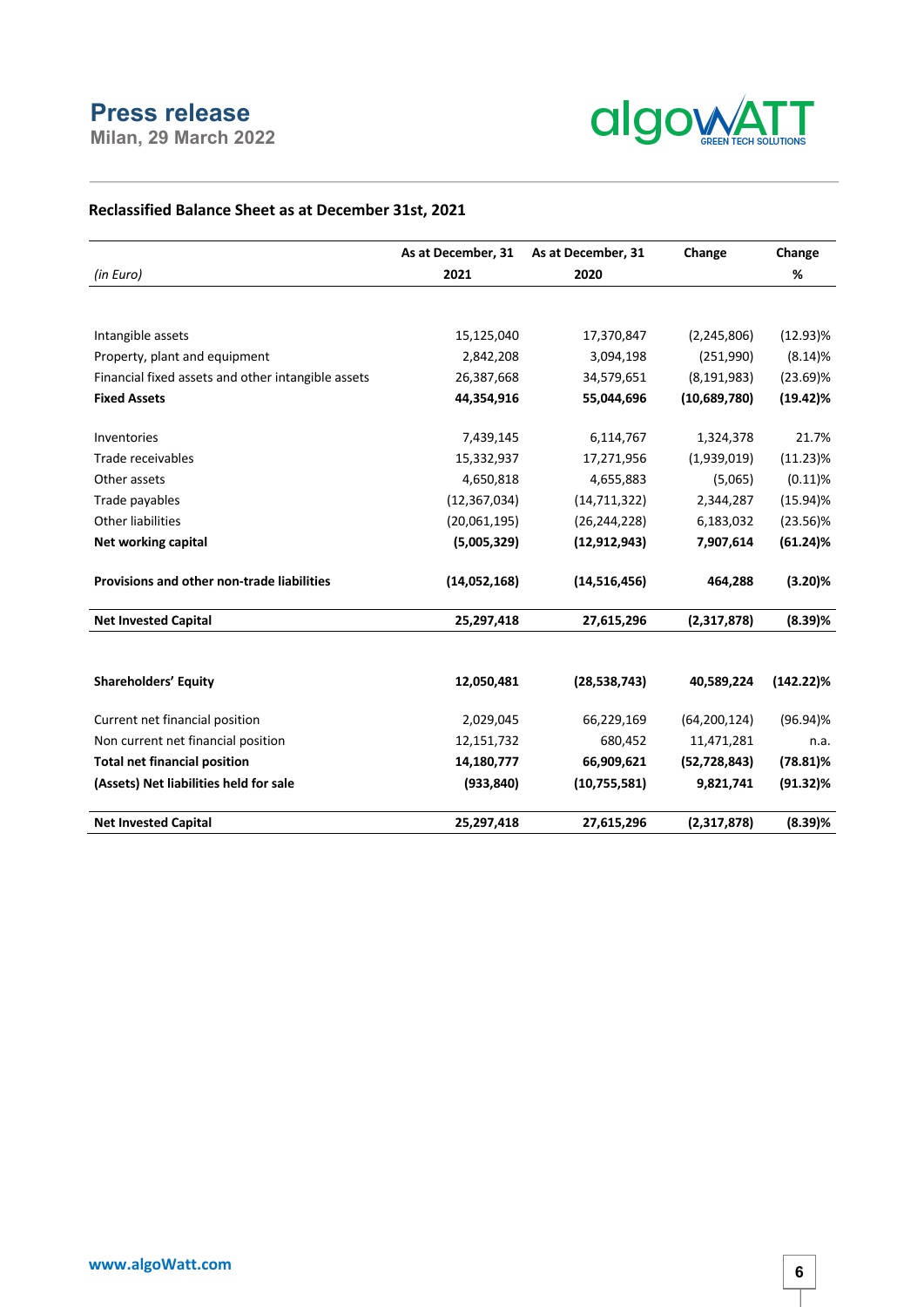**Milan, 29 March 2022**



### **Reclassified income statement as at December 31st, 2021**

|                                                        | As at December, 31 | As at December, 31 | Change        | Change      |
|--------------------------------------------------------|--------------------|--------------------|---------------|-------------|
| (in Euro)                                              | 2021               | 2020               |               | %           |
|                                                        |                    |                    |               |             |
| Net revenues from sales and services                   | 22,030,620         | 19,425,389         | 2,605,231     | 13.41%      |
| <b>Production costs</b>                                | (6,317,957)        | (4,621,825)        | (1,696,132)   | 36.70%      |
| <b>Added value</b>                                     | 15,712,663         | 14,803,563         | 909,100       | 6.14%       |
| Personnel costs                                        | (12, 478, 631)     | (12, 963, 367)     | 484,736       | $(3.74)$ %  |
| <b>EBITDA</b>                                          | 3,234,032          | 1,840,197          | 1,393,835     | 75.7%       |
| Amortization, depreciation, provisions and write-downs | (6,681,797)        | (1,562,886)        | (5, 118, 911) | n.a.        |
| <b>EBIT</b>                                            | (3,447,765)        | 277,311            | (3,725,076)   | n.a.        |
| Financial income and charges                           | 12,832,515         | (2,601,066)        | 15,433,580    | n.a.        |
| Pre-tax result                                         | 9,384,750          | (2,323,755)        | 11,708,505    | n.a.        |
| Income taxes                                           | (107, 723)         | (226, 970)         | 119,247       | $(52.54)\%$ |
| <b>Result of ongoing activities</b>                    | 9,277,027          | (2,550,725)        | 11,827,752    | n.a.        |
| Net result from assets held for sale                   | (743, 725)         | (920, 122)         | 176,397       | $(19.17)\%$ |
| Net profit for the period                              | 8,533,301          | (3,470,847)        | 12,004,148    | n.a.        |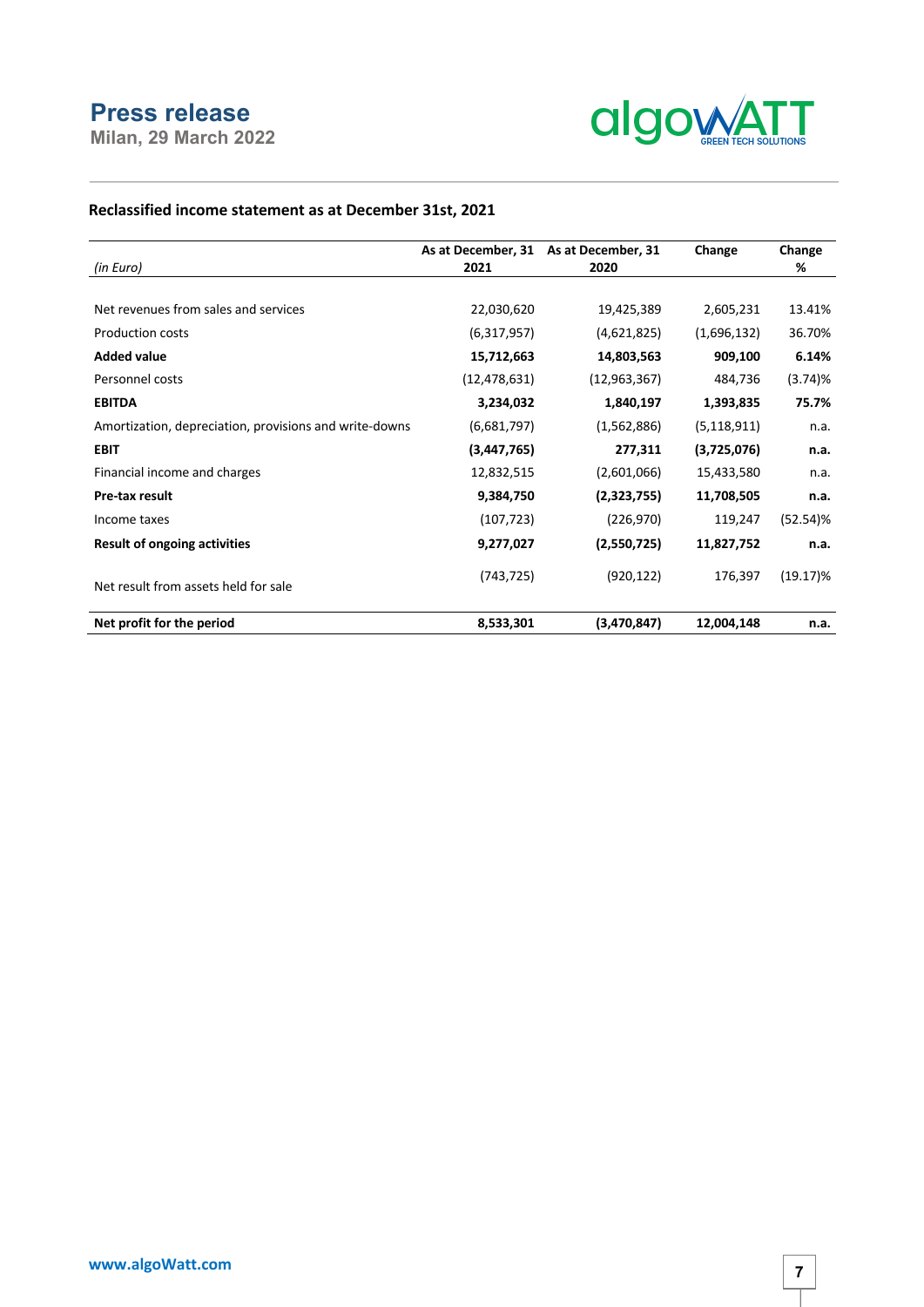**Milan, 29 March 2022**



### **Net Financial statement as at December 31st, 2021**

|                                               | As at December, 31 | As at December, 31 |
|-----------------------------------------------|--------------------|--------------------|
| (in Euro)                                     | 2021               | 2020               |
|                                               |                    |                    |
| Cash                                          | (1,922)            | (1,627)            |
| Available bank current accounts               | (936,095)          | (142, 654)         |
| Current financial receivables                 | 98,092             |                    |
| Liquidity                                     | (839, 924)         | (144, 281)         |
| Bond debt                                     |                    | 26,618,483         |
| Current bank debt (current account overdraft) | 107,565            | 12,186,237         |
| Current bank debt (advance)                   | 2,024,098          | 2,094,754          |
| Financial payables to other lenders           | 332,937            | 67,967             |
| Current financial debt (Leasing)              | 404,369            | 677,692            |
| Current financial debt (other lenders)        |                    | 24,728,317         |
| <b>Current financial debt</b>                 | 2,868,969          | 66,373,450         |
|                                               |                    |                    |
| <b>Current net financial position</b>         | 2,029,045          | 66,229,169         |
| Bond debt                                     | 541,983            |                    |
| Non-current financial debt (other lenders)    | 9,900,977          |                    |
| Financial payables to other lenders           | 963,147            |                    |
| Non-current financial debt (Leasing)          | 745,625            | 680,452            |
| Non-current net financial position            | 12,151,732         | 680,452            |
|                                               |                    |                    |
| <b>Total net financial position</b>           | 14,180,777         | 66,909,621         |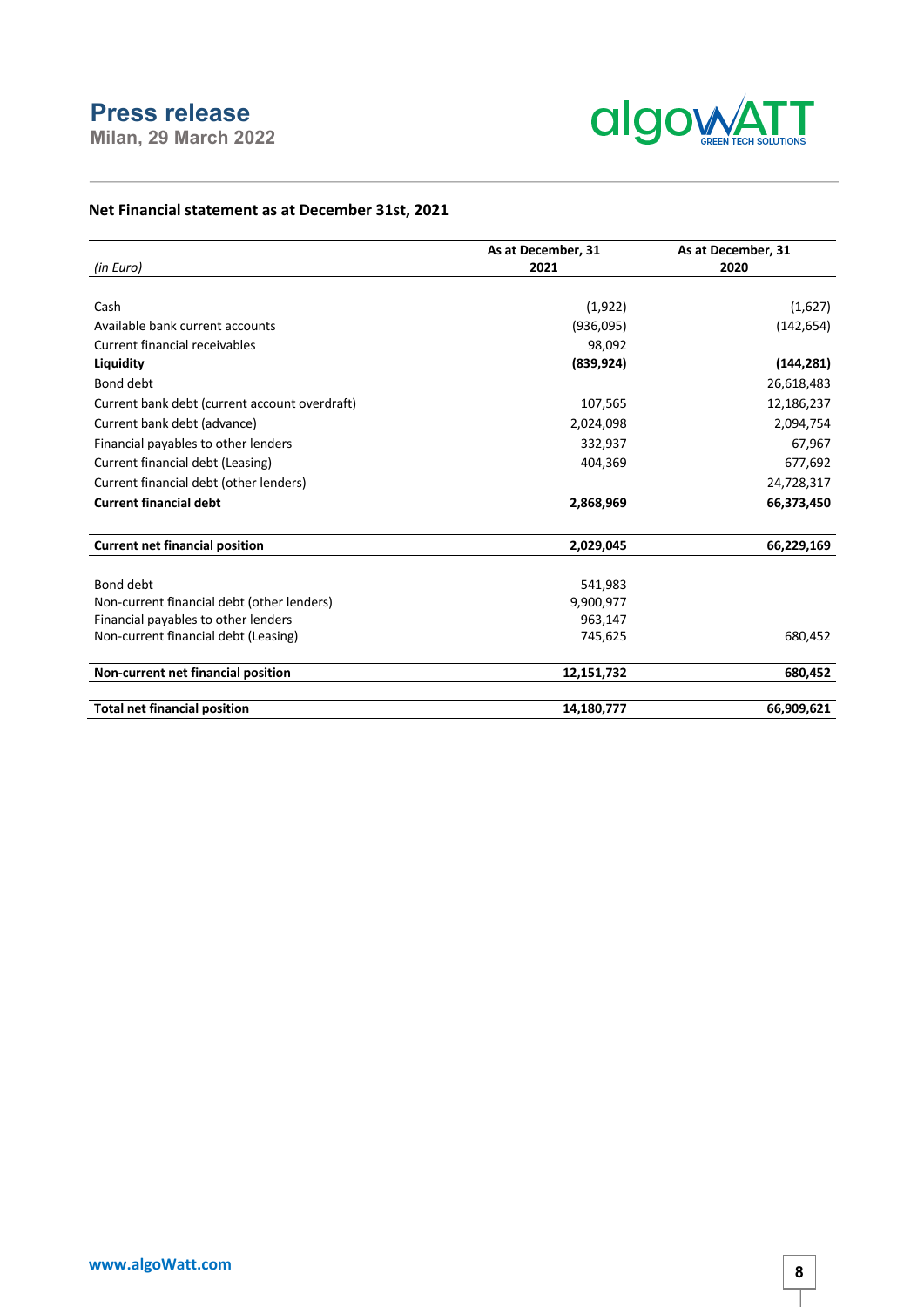**Milan, 29 March 2022**



### **Consolidated statement of financial position as at December 31st, 2021**

|                                                    | As at December, 31 | As at December, 31 | Change         | Change %    |
|----------------------------------------------------|--------------------|--------------------|----------------|-------------|
| (in Euro)                                          | 2021               | 2020               |                | $\%$        |
|                                                    |                    |                    |                |             |
|                                                    |                    |                    |                |             |
| Intangible assets                                  | 15,335,596         | 19,255,811         | (3,920,216)    | $(20.36)\%$ |
| Property, plant and equipment                      | 3,118,069          | 3,438,393          | (320, 324)     | $(9.32)\%$  |
| Financial fixed assets and other intangible assets | 23,870,489         | 24,653,317         | (782, 828)     | (3.18)%     |
| <b>Fixed Assets</b>                                | 42,324,154         | 47,347,522         | (5,023,368)    | $(10.61)\%$ |
| Inventories                                        | 7,988,806          | 6,789,057          | 1,199,749      | 17.67%      |
| Trade receivables                                  | 22,977,591         | 19,611,671         | 3,365,920      | 17.16%      |
| Other assets                                       | 9,342,237          | 7,302,087          | 2,040,151      | 27.94%      |
| Trade payables                                     | (29,880,465)       | (26, 518, 019)     | (3,362,446)    | 12.68%      |
| <b>Other liabilities</b>                           | (20, 608, 414)     | (19, 125, 831)     | (1,482,583)    | 7.75%       |
| Net working capital                                | (10, 180, 245)     | (11,941,036)       | 1,760,791      | $(14.75)\%$ |
| Provisions and other non-trade liabilities         | (8,219,918)        | (8,723,500)        | 503,582        | (5.77)%     |
| <b>Net Invested Capital</b>                        | 23,923,991         | 26,682,986         | (2,758,995)    | $(10.34)\%$ |
|                                                    |                    |                    |                |             |
| <b>Shareholders' Equity</b>                        | 12,111,791         | (21,662,614)       | 33,774,405     | n.a.        |
| Current net financial position                     | 401,164            | 64,785,881         | (64, 384, 717) | $(99.38)\%$ |
| Non-current net financial position                 | 12,344,876         | 719,739            | 11,625,137     | n.a.        |
| <b>Total net financial position</b>                | 12,746,040         | 65,505,619         | (52,759,579)   | $(80.54)\%$ |
| (Assets) Net liabilities held for sale             | (933, 840)         | (17, 160, 020)     | 16,226,179     | $(94.56)\%$ |
| <b>Net Invested Capital</b>                        | 23,923,991         | 26,682,986         | (2,758,995)    | $(10.34)\%$ |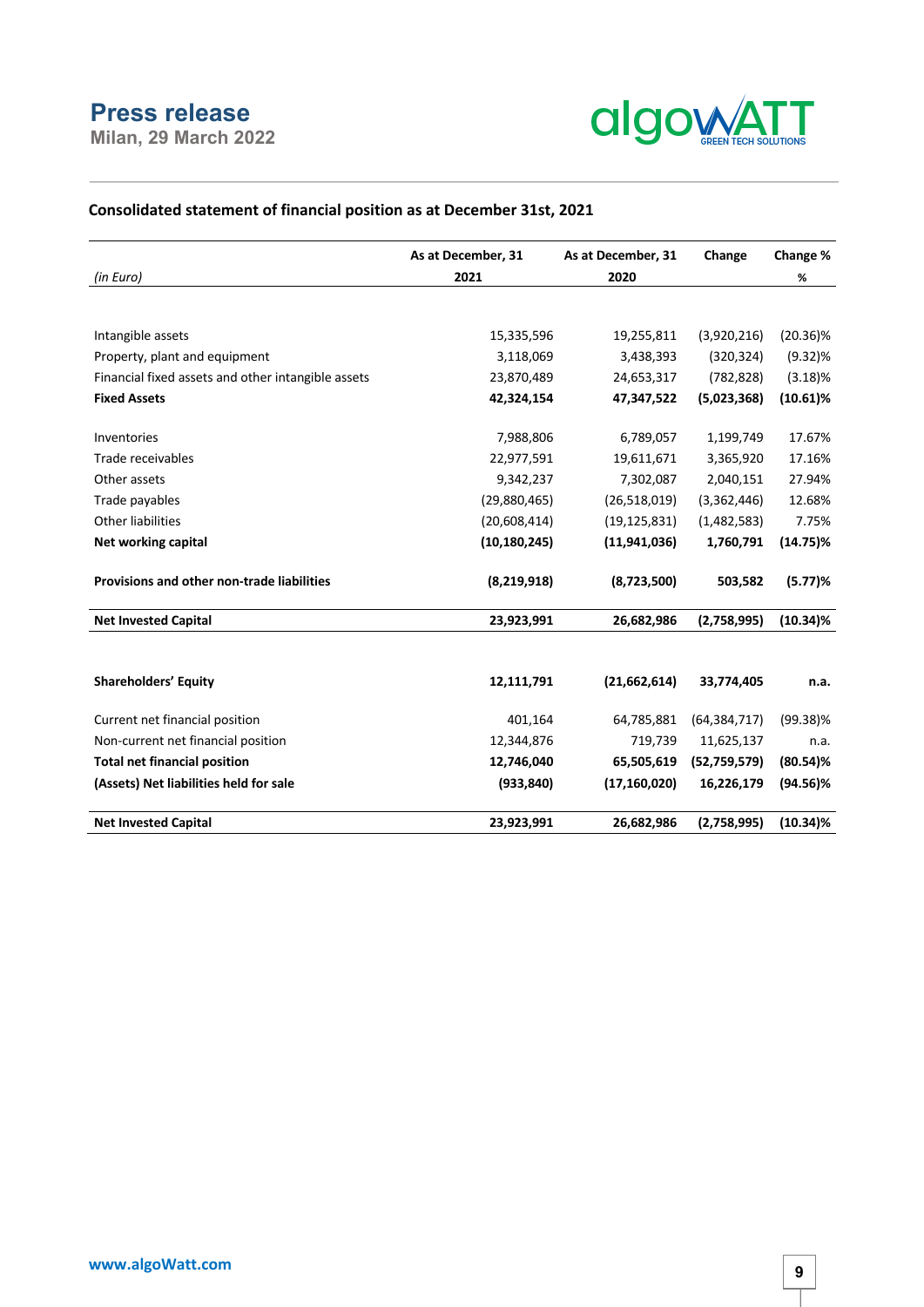**Milan, 29 March 2022**



### **Reclassified consolidated income statement as at December 31st, 2021**

|                                                        | As at December, 31 As at December, 31 |              | Change      | Change %    |
|--------------------------------------------------------|---------------------------------------|--------------|-------------|-------------|
| (in Euro)                                              | 2021                                  | 2020         |             | %           |
|                                                        |                                       |              |             |             |
| Net revenues from sales and services                   | 22,950,718                            | 19,268,211   | 3,682,507   | 19.1%       |
| <b>Production costs</b>                                | (7,086,853)                           | (7,043,176)  | (43, 678)   | 0.60%       |
| <b>Added value</b>                                     | 15,863,865                            | 12,225,035   | 3,638,830   | 29.80%      |
| Personnel costs                                        | (12,542,930)                          | (13,084,576) | 541,646     | $(4.10)\%$  |
| <b>EBITDA</b>                                          | 3,320,935                             | (859, 541)   | 4,180,476   | n.a.        |
| Amortization, depreciation, provisions and write-downs | (7,073,424)                           | (1,981,835)  | (5,091,589) | n.a.        |
| <b>EBIT</b>                                            | (3,752,489)                           | (2,841,376)  | (911, 113)  | 32.10%      |
| Financial income and charges                           | 12,340,883                            | (2,543,485)  | 14,884,368  | n.a.        |
| Pre-tax result                                         | 8,588,394                             | (5,384,861)  | 13,973,255  | n.a.        |
| Income taxes                                           | (107, 941)                            | (233, 868)   | 125,927     | $(53.80)\%$ |
| Result of ongoing activities                           | 8,480,453                             | (5,618,729)  | 14,099,182  | n.a.        |
| Net result from assets held for sale                   | (1,914,148)                           | (411, 640)   | (1,502,508) | n.a.        |
| Net profit for the period                              | 6,566,305                             | (6,030,369)  | 12,596,674  | n.a.        |